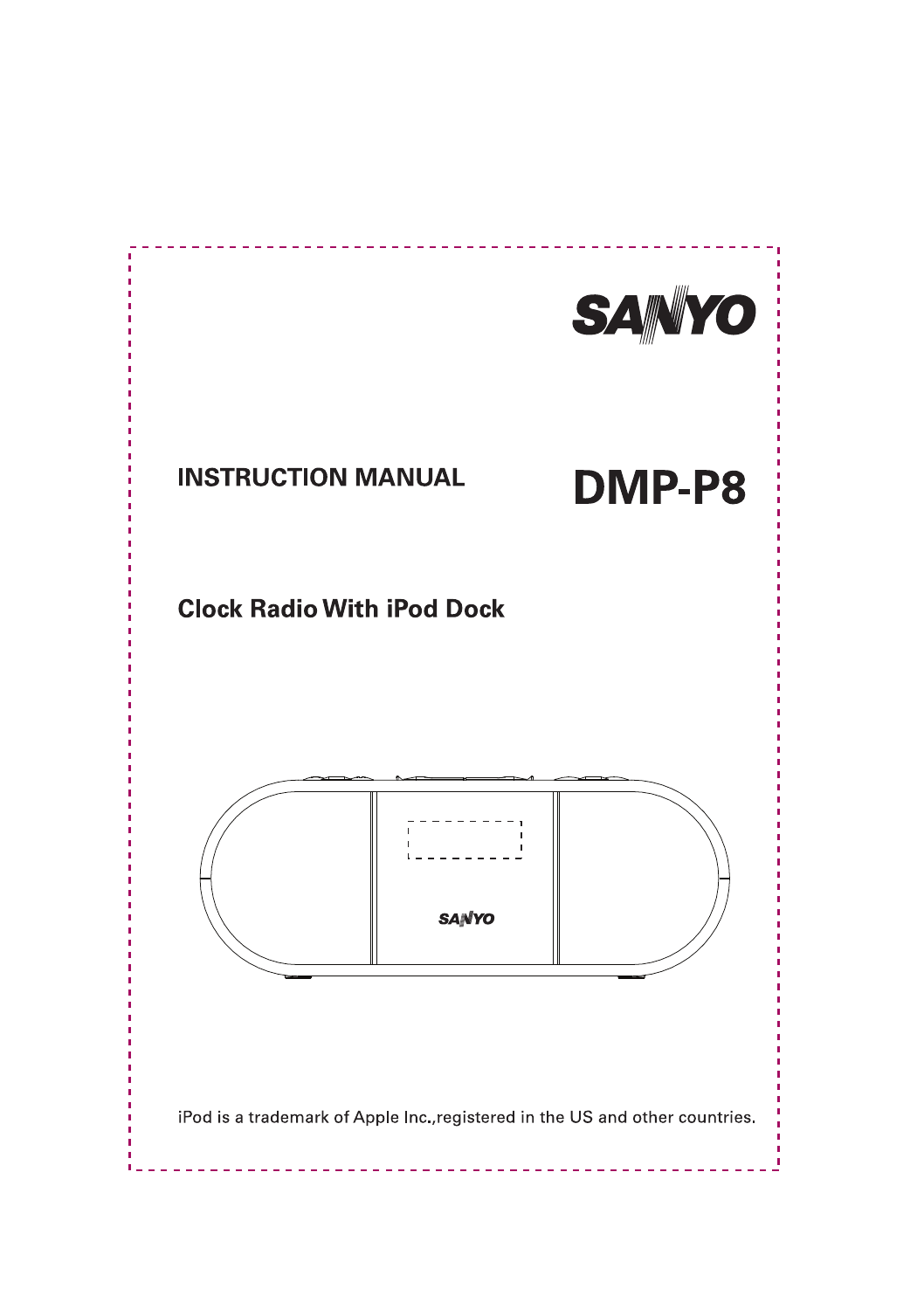# **Table of Contents**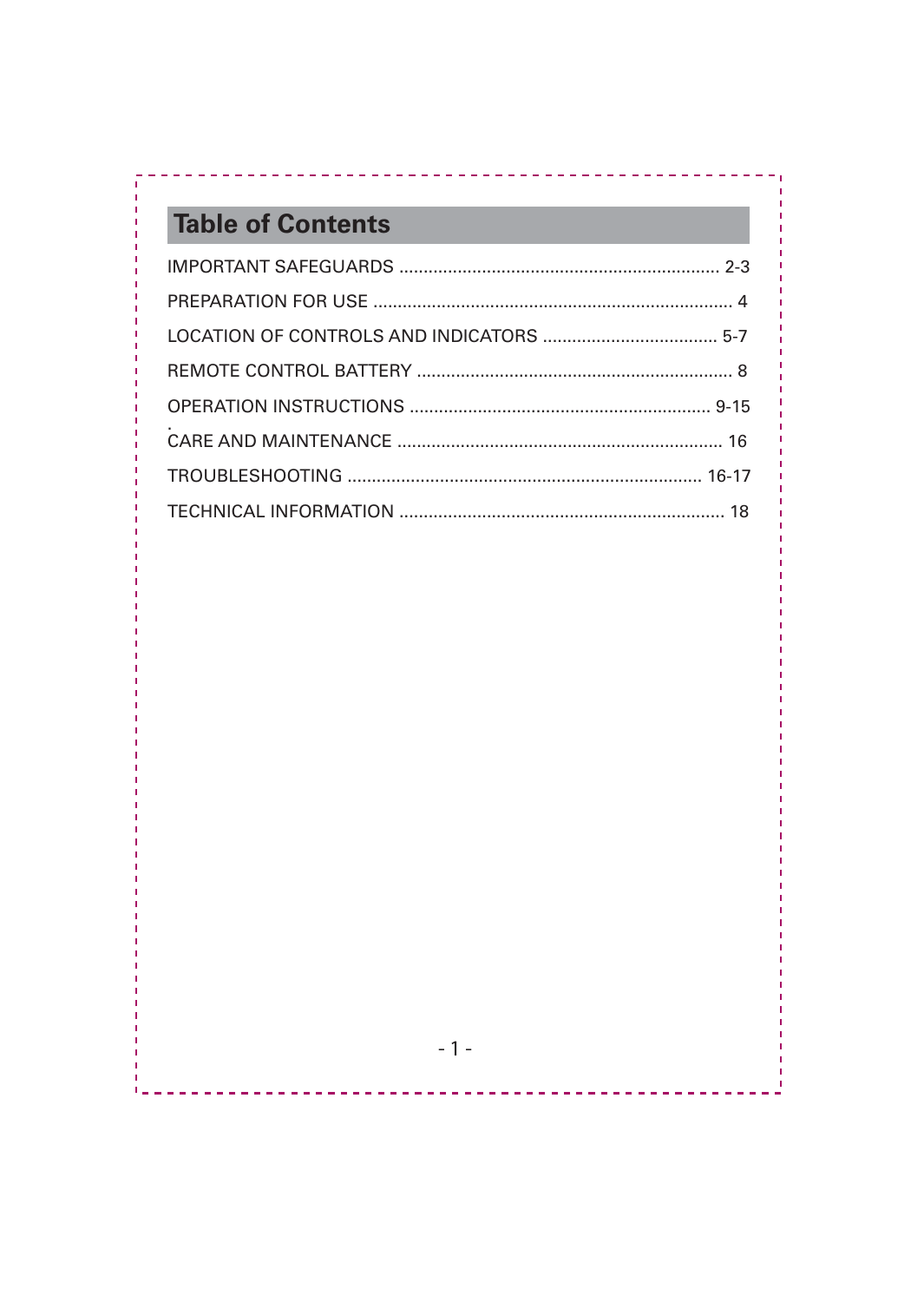#### **Signal Word Definitions**

**DANGER -** Indicates an imminently hazardous situation, which, if not avoided, will result in death or serious injury. This symbol appears only in the most extreme situations.

**WARNING -** Indicates a potentially hazardous situation which could result in death or serious injury.

**CAUTION -** Indicates a potentially hazardous situation, which, if not avoided, may result in minor/moderate injury or product/property damage. It also alerts against unsafe practices.





READ ALL INSTRUCTIONS BEFORE USE

Always follow basic safety precautions when using electrical products, especially when children are present.



 **WARNING -** To reduce the risk of fire,electric shock,or serious personal injury :

Ensure the unit is plugged into an AC240V~50Hz outlet. The use of incorrect outlets could cause the unit to malfunction or catch fire.

- Do not allow children to operate unit without adult supervision.
- Always ensure the product is unplugged from the electrical outlet before relocating or cleaning it.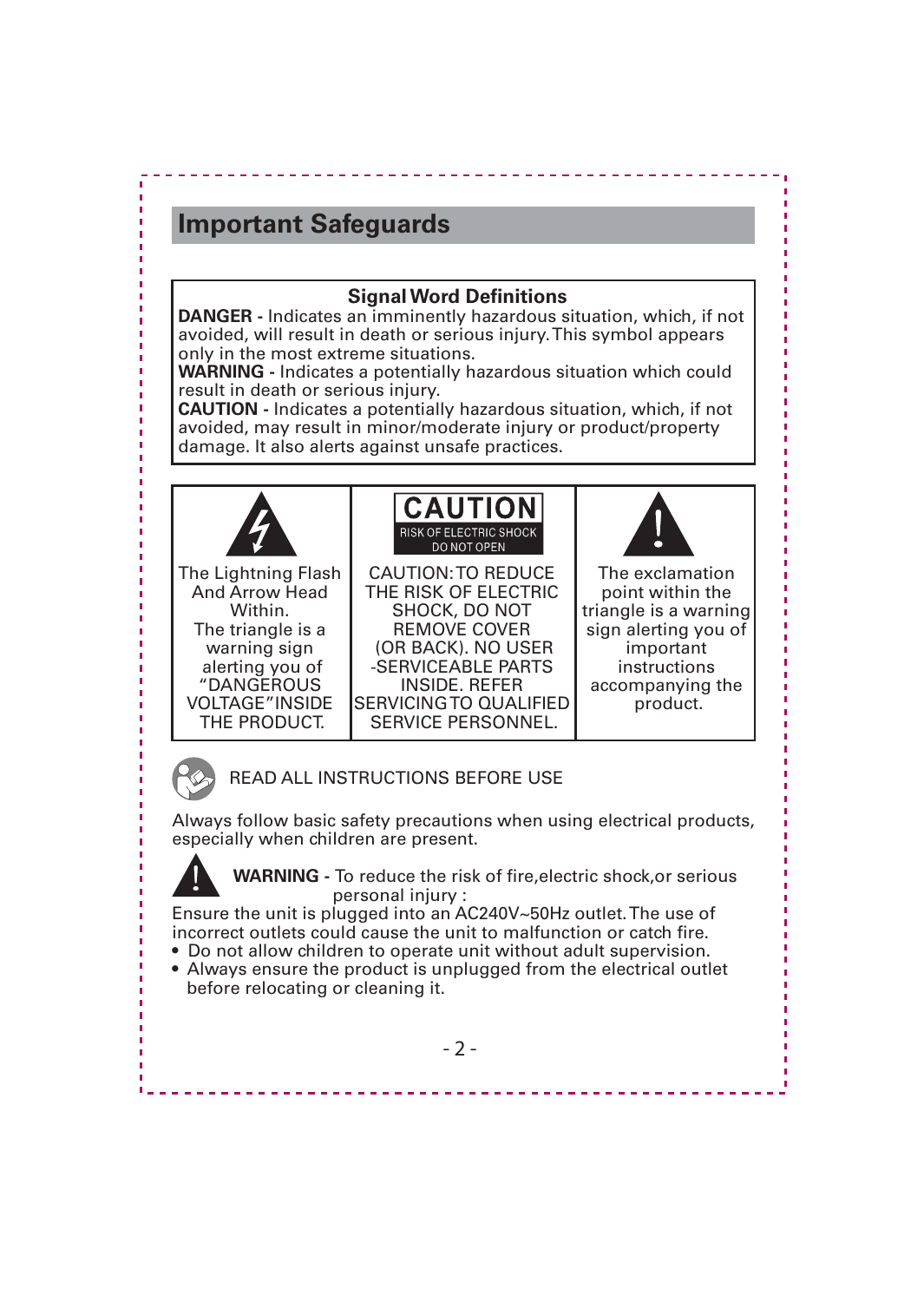- Keep the power cord and product away from heated surfaces.
- The apparatus shall not be exposed to dripping or splashing and no objects filled with liquids, such as vases, shall be placed on the product.
- Do not place or drop the product into water or other liquids. If the product falls into water, immediately unplug it from the electrical outlet; do not pull on the power cord.
- Do not put any stress on the power cord where it connects to the product as the power cord could fray and break.
- Do not plug/unplug the product into/from the electrical outlet with a wet hand.
- Do not operate the product if it has a damaged or cut power cord or adapter, if wires are exposed, if it malfunctions, if it is dropped or damaged, or if it is dropped in or exposed to water.
- Place the unit where there is good air circulation.
- This product has no user-serviceable parts. Do not attempt to examine or repair this product yourself. Only qualified service personnel should perform the servicing; take the product to the electronics repair shop of your choice for inspection and repair.
- No naked flames sources, such as candles, should be placed on the product.



 **CAUTION -** To reduce the risk of personal injury or product/property damage:

- This product is intended for indoor, non-industrial, non-commercial use; do not use the product outdoors.
- Do not mount this product on a wall or ceiling.

#### **Battery Handling and Usage:**

**Warning:** Only adults should handle batteries. Do not allow a child to use this product unless the Battery Compartment Cover is securely attached to the Battery Compartment in accordance with all product usage instructions.

- Follow the battery manufacturer's safety and usage instructions.
- Keep batteries away from children and pets.
- Do not mix a new and a used battery or mix batteries of different chemistries or sizes.
- Insert the batteries observing the proper polarity (+/-) as indicated inside the battery compartment. Failure to properly align the battery polarity can cause personal injury and/or property damage.
- If the unit is not to be used for an extended period of time, remove the batteries from the unit.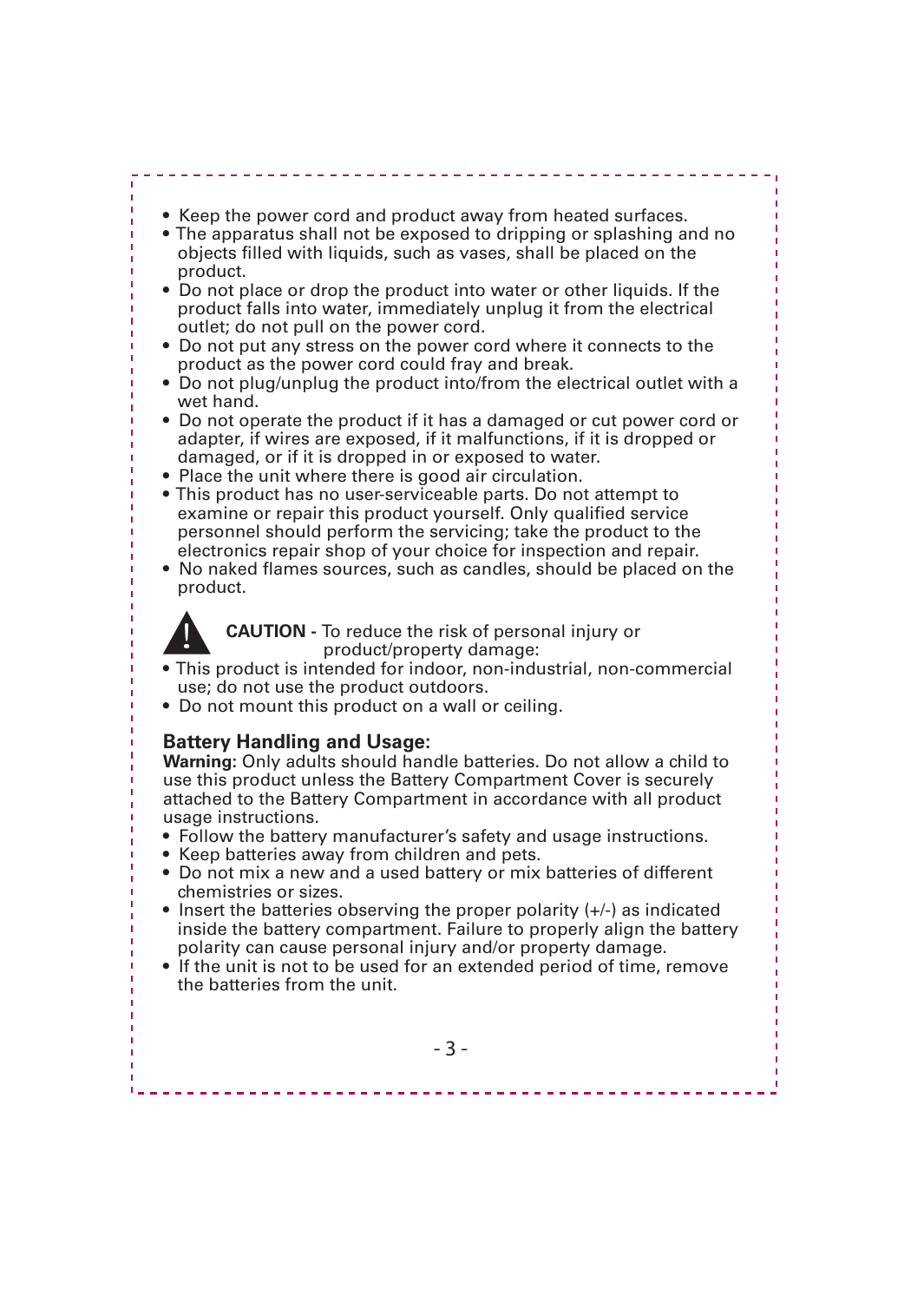• Never throw batteries into a fire. Do not expose batteries to fire or other heat sources.

### **Preparation For Use**

#### **UNPACKING AND SET UP**

- Carefully remove all the accessories from the display carton. Verify that you have all the necessary accessories before you dispose of the display carton.
- Remove all packing materials from the individual components. Remove any descriptive labels that may be attached to the front panel of the main unit. Do not remove any labels or stickers on the back panels of the main unit or the speakers.
- Unwind the AC power cord on the back of the unit and extend the cord to its full length.

#### **POWER SOURCE**

- This system is designed to operate on 240V AC 50Hz.
- Connecting this system to a power supply that is not  $240$  V  $\sim$  50 Hz could result in damage to the unit.
- The main plug is used as the disconnect device. The disconnect device shall remain readily operable.



**NOTE:** The system has an AC plug and will only fit into matching AC outlets.This is a safety feature to reduce the possibility of electric shock. If the plug will not fit in your AC outlets, you should have the outlet changed by a qualified, licensed electrician. Do not use an adapter to make the plug fit into your outlet.This defeats the safety feature and could expose you to electric shock.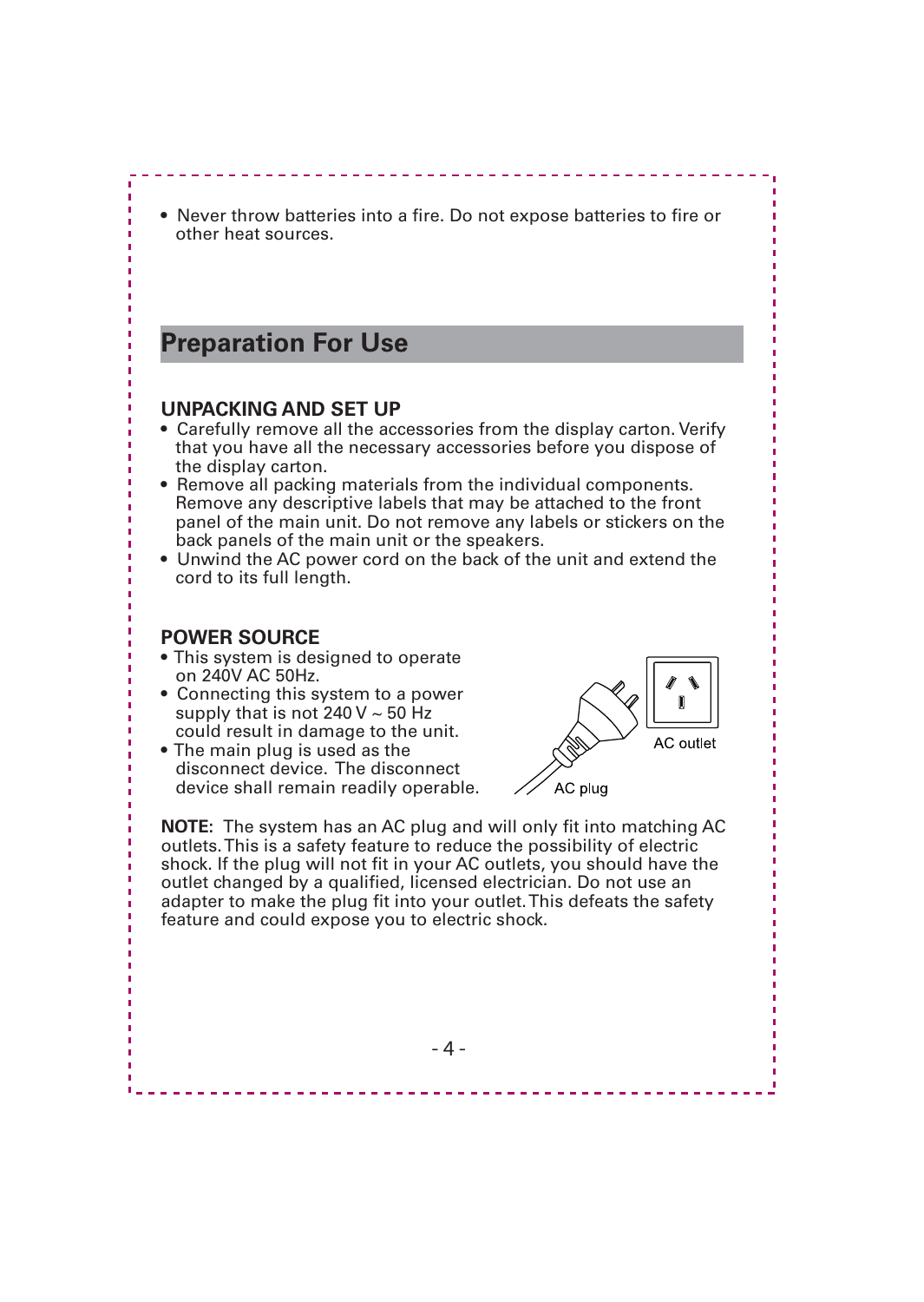# **Location Of Controls And Indicators**

#### **TOP PANEL**



**FRONT PANEL**

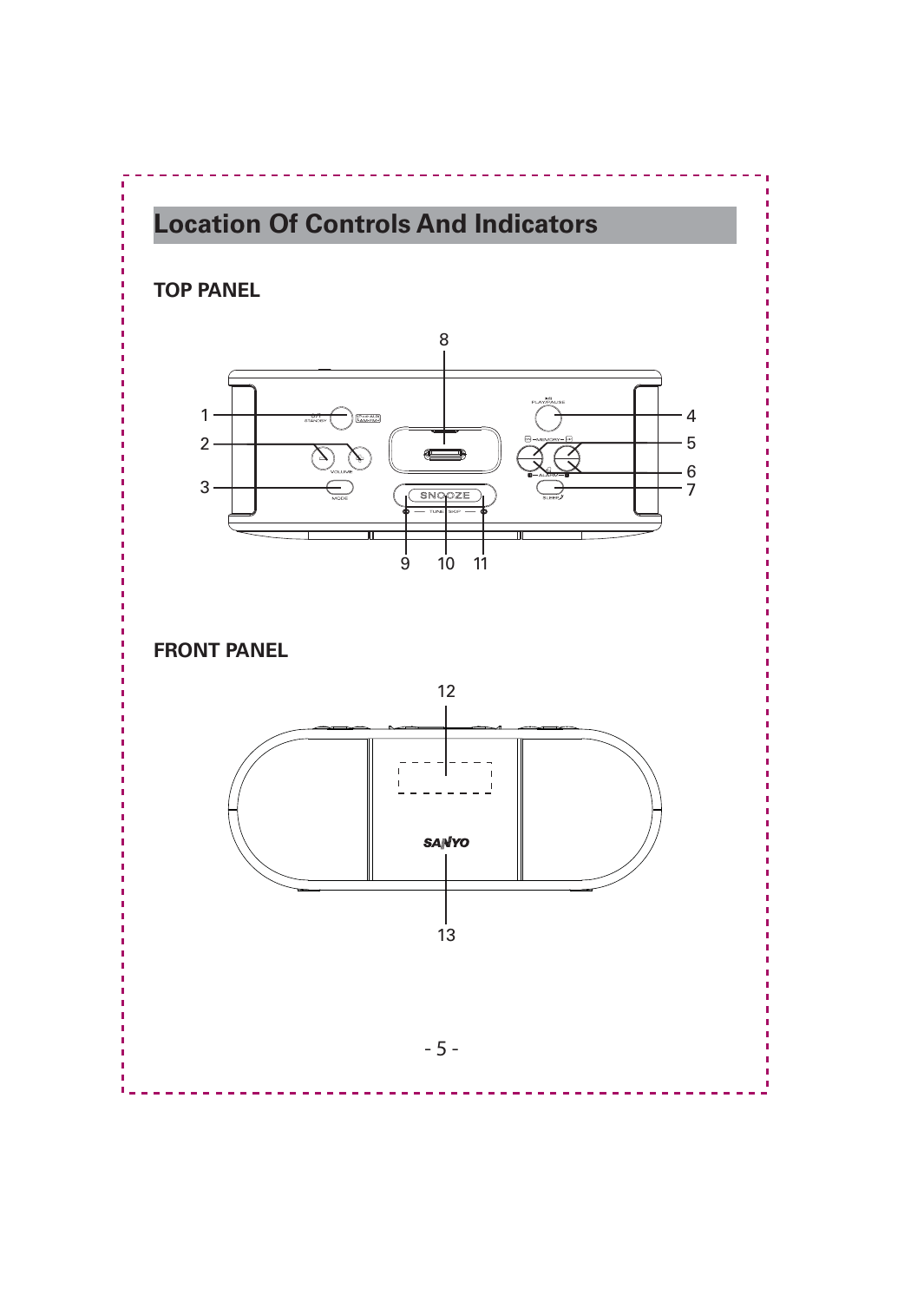#### **BACK PANEL**



**DISPLAY**

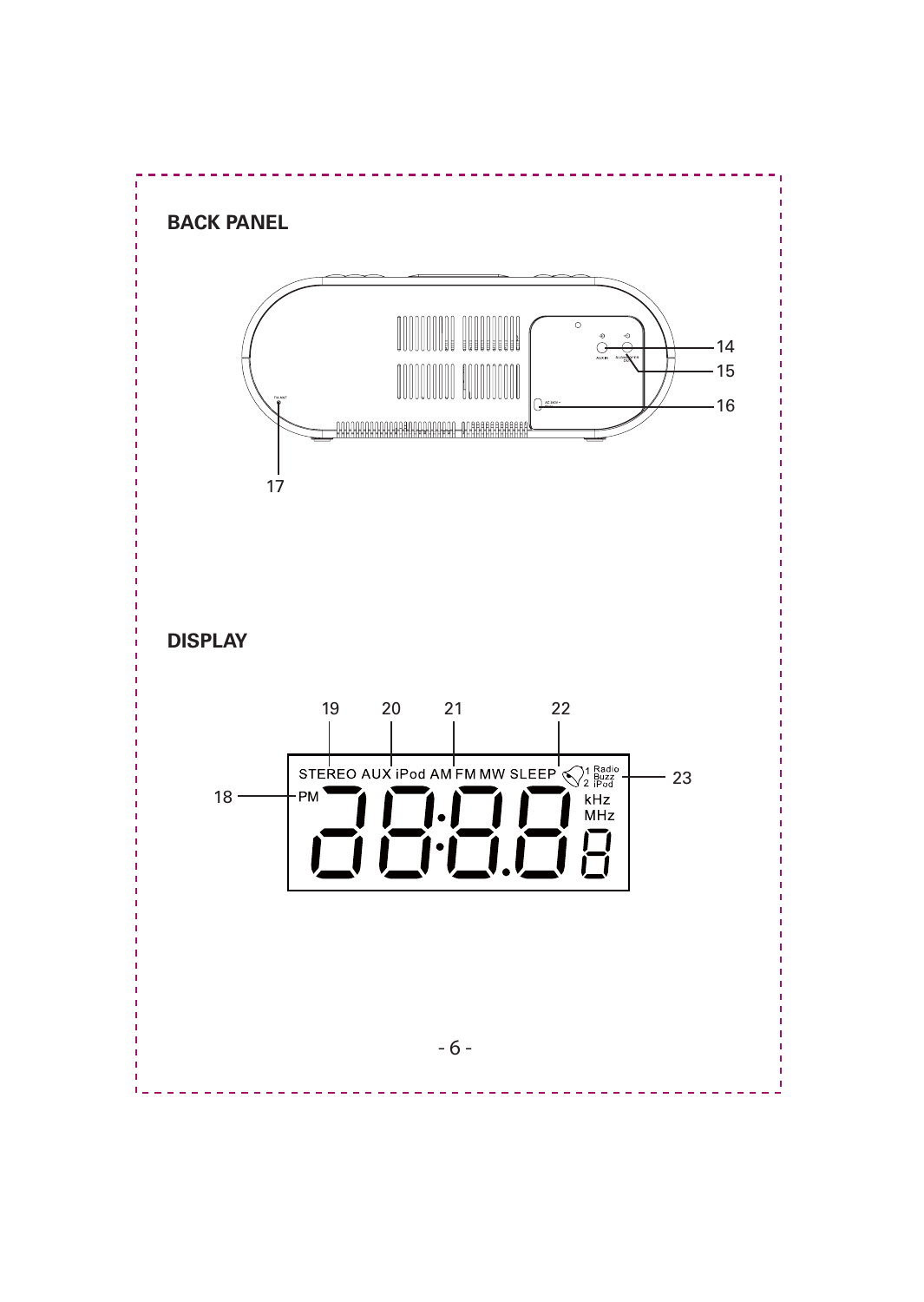- 1.) STANDBY Button
- 2.) VOLUME+/VOLUME-Button
- 3.) MODE Button
- 4.) PLAY / PAUSE Button
- 5.) MEMORY UP / **MEMORY DOWN Button**
- 6.) ALARM 1 / ALARM 2 Button
- 7.) SLEEP Button
- 8.) iPod dock
- 9.) TUNE/SKIP Backward Button
- 10.) SNOOZE Button
- 11.) TUNE/SKIP Forward Button
- 12.) DISPLAY
- 13.) Logo back light
- 14.) Aux input
- 15.) Subwoofer out
- 16.) AC power input
- 17) FM Antenna
- 18.) PM Indication (For 12H set)
- 19.) Stereo Indication
- 20.) AUX / iPod Mode indication
- 21.) AM/ FM Frequency indication
- 22.) Alarm function indication
- 23.) Wake up mode indication

### **Location Of Controls And Indicators**

**Remote Control**  $1.$ Stand Bv/ SOURCE Button  $2.1$ **STOP Button**  $\mathcal{P}$ PLAY / PAUSE Button  $3.$  $\overline{z}$ MODE / MENU Button  $4.$ п  $\blacktriangleright$  $5.1$ SNOOZE Button MODE SNOOZE 5  $6.1$ iPod UP Button  $\Delta$ **IENU**  $7<sup>1</sup>$ 6 **ENTER Button**  $7.$  $8<sub>1</sub>$ . 9 **TUNE/SKIP Backward Button** 8.)  $10$  $9.$ **TUNE/SKIP Forward Button** 11 Ъщ 12 10.) iPod DOWN Button **SLEEP** 11.) STEREO Button  $13$ 14 12.) MEMORY UP Button 15 13.) SLEEP Button  $16<sup>1</sup>$  $.17$ 14.) MEMORY DOWN Button 18 15.) ALARM ON/OFF Button 16.) MUTE Button **SANYO** 17.) VOLUME + Button 18.) VOLUME - Button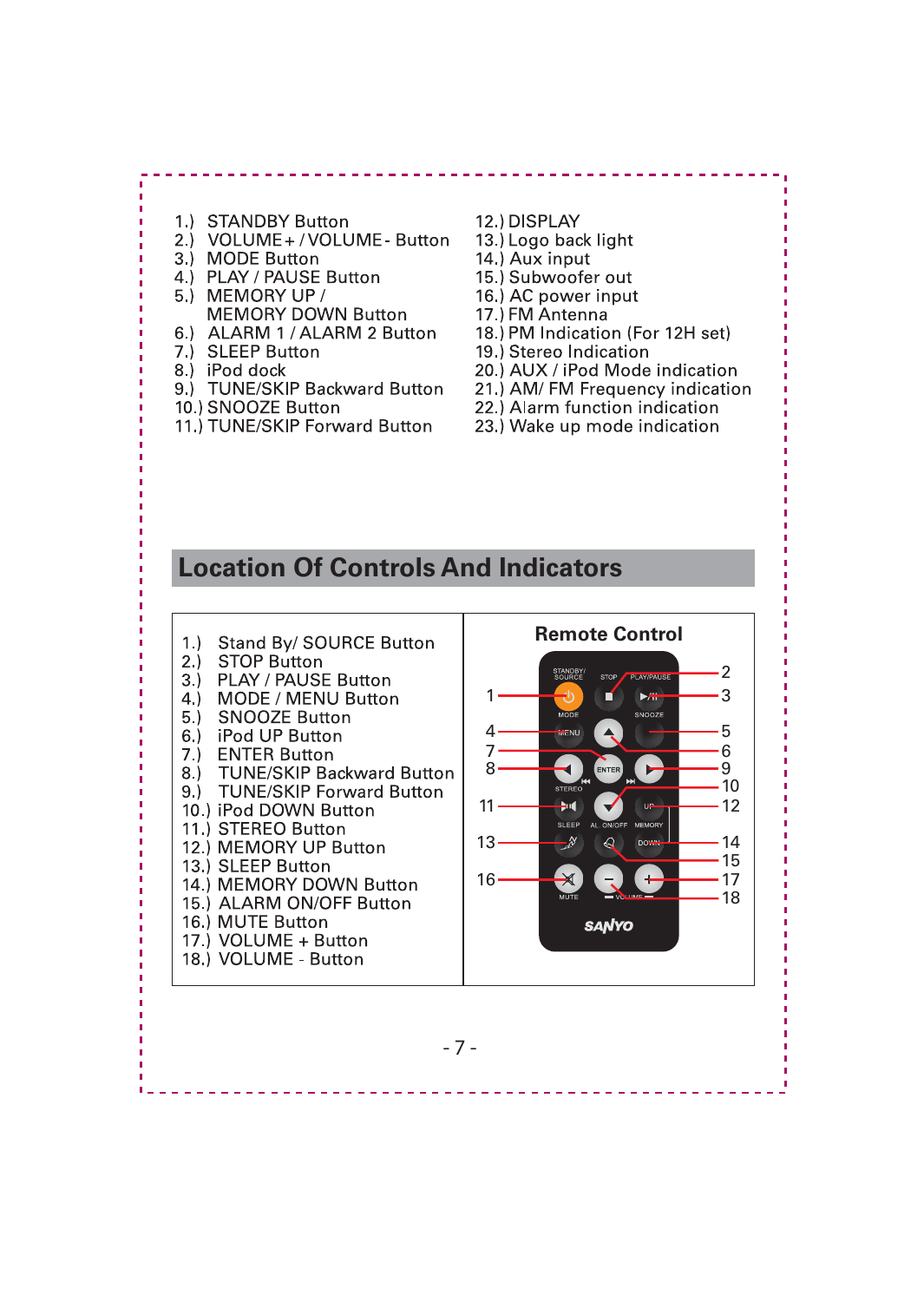### **Remote Control Battery**

The remote control requires one"CR2025 type"3-volt lithium battery (included). To extend the life of the original battery we have inserted a small clear plastic spacer tab between the lithium battery and the battery terminal. You must remove this battery spacer tab before you use the remote control. To remove the tab, pull it in the direction of the arrow in the illustration as shown:



When the operation of the remote control becomes unsatisfactory, replace the original battery with a new 3-volt lithium battery.

- 1. Slide out the battery holder from the remote control case. (Push tab "A" towards the middle first, see diagram).
- 2. Place one 3V CR2025 battery into the battery holder, observing the positive (+) direction. If the battery is placed incorrectly the remote control will not work.

 **CAUTION:** Danger of explosion if the battery is replaced incorrectly. Replace only with the same or equivalent type.

3. Insert the battery holder into the battery compartment.

**Note:** Please remove all of the batteries to prevent damage or injury from possible battery leakage if the unit is not to be used for a long period of time.. Use only the specified size and type of battery.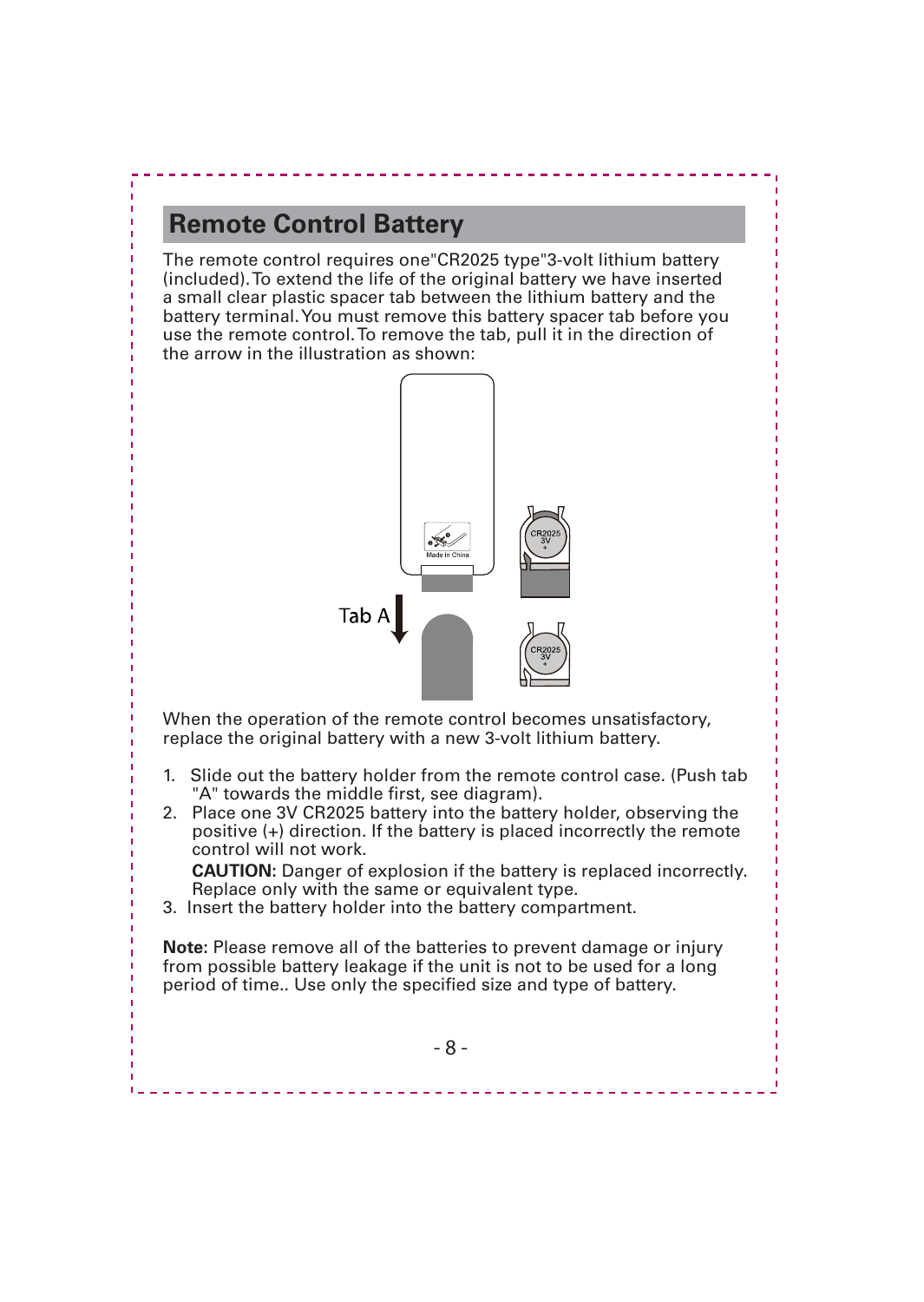- **Make sure the AC power cord from this unit is properly connected to a 240V 50Hz household AC power outlet.**
- **Make sure the AC power cord from this unit is properly connected to a 240V 50Hz household AC power outlet.**

#### І**) Setting the Clock**

1) While the unit is at STANDBY mode, press and hold MODE button on the top panel or the remote control for 2 sec. to enter Clock set mode. "12H"

 will show and flash on the display indicating that the clock is set to 12 hour format.

- 2) Press TUNE/SKIP button on the top panel or remote control once to change the clock format to 24 hour time. The display will change from "12H" to "24H".
- 3) Press the MODE button to confirm. The hour digit will begin flashing. Press TUNE/SKIP button on the top panel or remote control to set the hour. Press MODE button to confirm.





4) While hour is confirmed, minute digit will begin flashing. Press TUNE/SKIP button on the top panel or remote control to set the minute. Press MODE button to confirm.

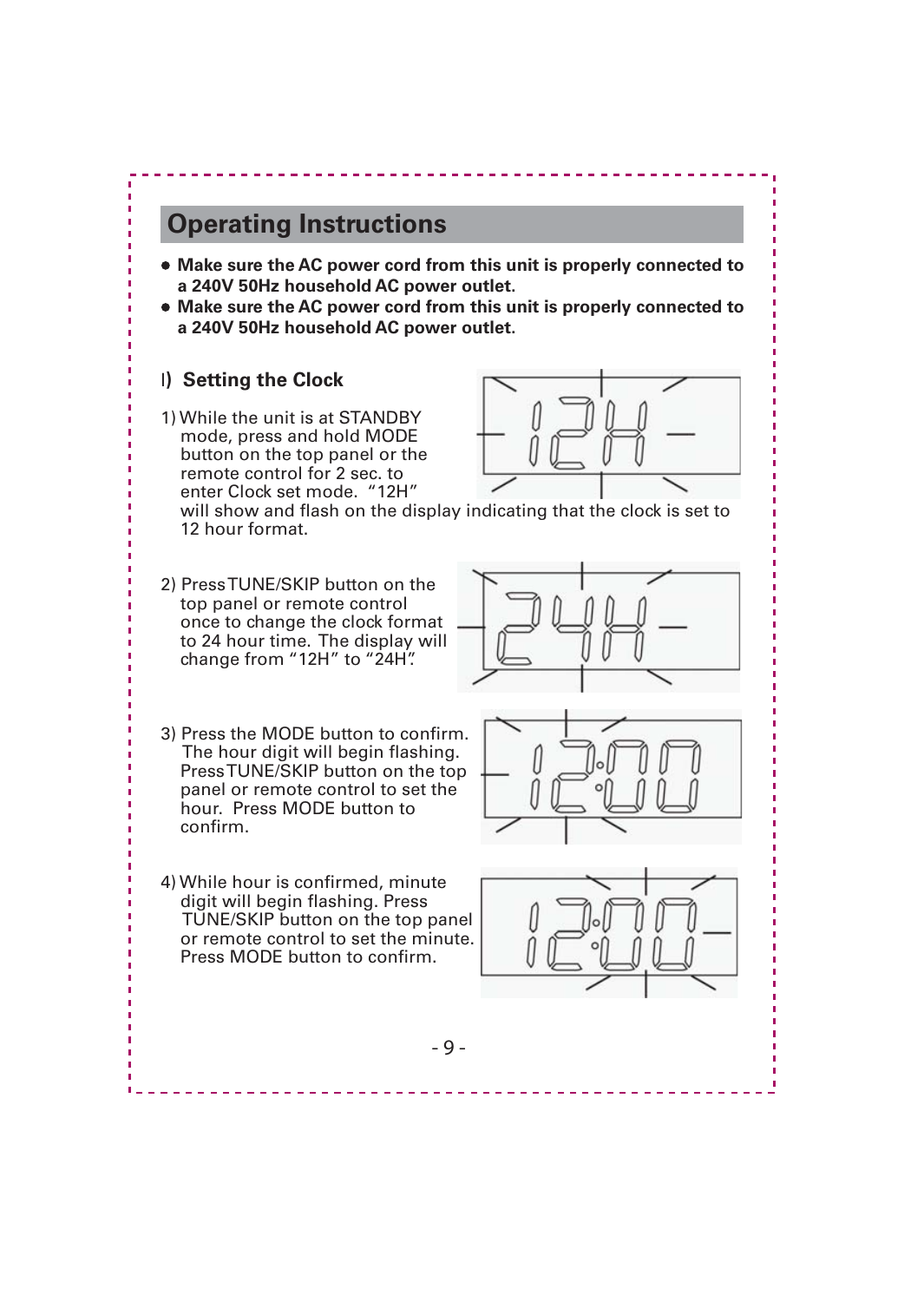#### ІІ**) SETTING 1 or 2 ALARMS**

You can only set your Alarm mode at Standby mode.

#### **A. Set Alarm 1**

- 1) While the unit is at STANDBY mode, press and hold ALARM 1 button on the top panel for 2 sec. and the hour digit will begin flashing. Press TUNE/SKIP button to set the hour. Press "ALARM 1" button to confirm.
- 2) Minute digit will begin flashing, press "TUNE/SKIP" button to set the minute. Press "ALARM 1" button to confirm.
- 3) Wake up mode display will begin flashing, press TUNE/SKIP to select the below:

a: Wake up to Radio :

 "FM Broadcasting"You have to pre – tune your desired radio

 channel in FM radio mode before setting the wake up function. b: Wake up to Radio: "AM Broadcasting You have to pre – tune your desired radio channel in AM radio mode before setting the wake up function.

c: Wake up to iPod playback

d: Wake up to Buzzer

For Radio Broadcasting and IPOD playback, the default volume is 10 and will increase to 16 gradually. But the volume of Buzzer will not change. If the wake up mode is set to iPod playback with no iPod connected, it will become Buzzer alarm.

#### **B. Set Alarm 2**

Press and hold ALARM 2 button on the top panel for 2 sec. and repeat the above 1), 2) & 3) steps in Set Alarm 1 to set ALARM 2.

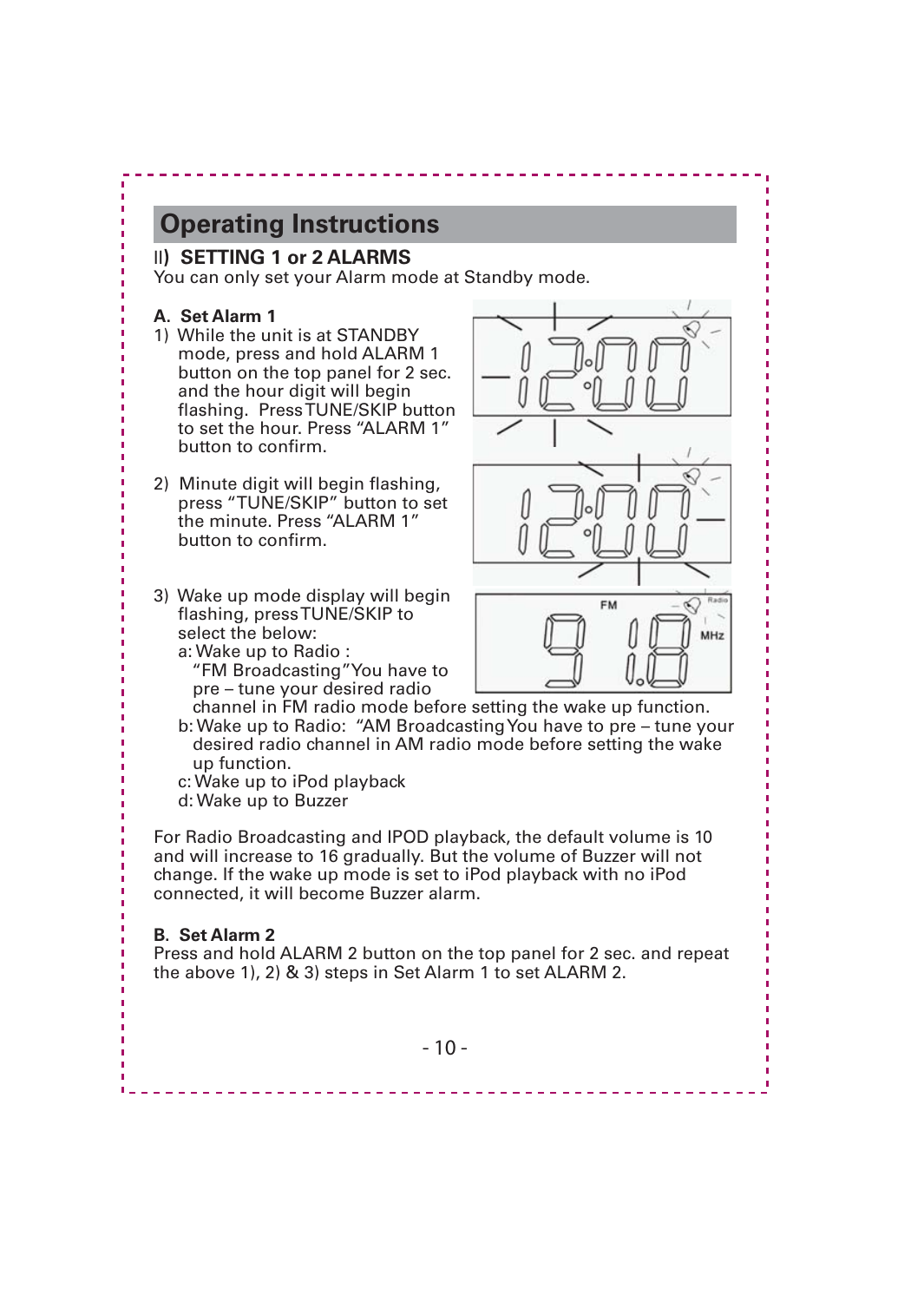#### **C. Snooze Function**

After alarm is ON, you can press SNOOZE and ALARM1 / ALARM2 buttons on the top panel or remote control to temporarily deactivate the alarm which will activate again after 9 minutes lapse. To switch it off, you can press ALARM1 / ALARM2 button.

#### **D. Sleep Function**

When unit is power on, Press SLEEP button on the top panel or remote control, 2:00 and sleep indication will ON. Press SLEEP button again to change and select from 2:00 to 1:30, 1:00, 0:30, 0:20,



0:10 or 0:05. Select "oFF" means no sleep function. While the sleep function is activated, press SLEEP button once and the remained sleep time will be shown. Press SLEEP button again to select another sleep times.

#### ІІІ**) Listening to Your iPod And Radio/ iPod Charging**

#### **IMPORTANT!**

**In order to prevent unwanted distortion during iPod playback, it is recommended that you set the EQ in your iPod to the "Off" position. Go to the Main Menu in your iPod and then select the Settings Menu, select the EQ Setting, and make sure that the EQ function is set to "Off". ( Main Menu > Settings Menu > EQ Setting > Select "Off" )**

**Note : We have also included one flat adaptor with no opening at all. This serves as a dust cover that can be inserted in the docking station if no iPod will be connected to this unit for an extended period of time. Remove this dust cover before use.**

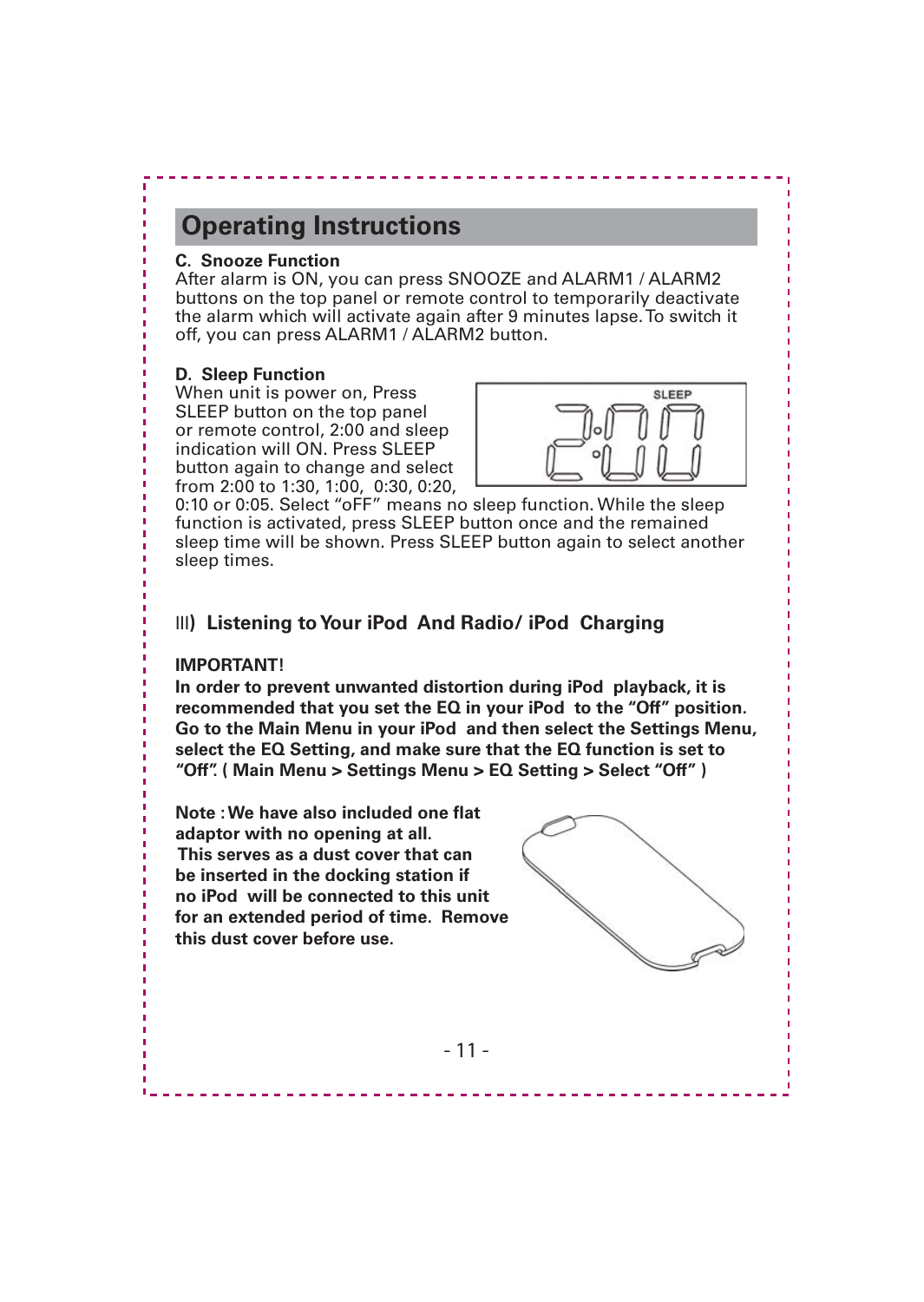#### **A. LISTEN TO iPod**

- 1) Press STANDBY/SOURCE button on the top panel or remote control to Power on the unit. To select iPod mode, press STANDBY/ SOURCE button again until the "iPod" icon is shown on the top of display.
- 2) While the "iPod" mode is on, plug the iPod player to the dock and it will switch from play mode to pause mode or from pause mode to play mode. If the unit is not connected to



 an iPod player, the background light will remain on, plug the iPod player to the dock station and press PLAY to continue playback.

- 3) Press PLAY/PAUSE button on top panel or remote control to control play and pause function.
- 4) Press TUNE/SKIP button on top panel or remote control to select previous or next song.
- 5) Press the VOLUME + / VOLUME button on top panel or remote control to adjust the VOLUME level of this unit as desired.

#### **Control iPod menu by REMOTE CONTROL only**

Press MODE button on the remote control, the iPod will go to the previous menu. Press IPOD UP/ IPOD DOWN button on the remote control to select up or down of the iPod menu; then press the ENTER button to enter selected menu.

#### **B. Listen To FM/AM Radio**

**NOTE: Unwounded and extended antenna to its full length. It may be necessary to vary the direction of this wire antenna until you find the position that provides the best reception for your favourite FM stations.**

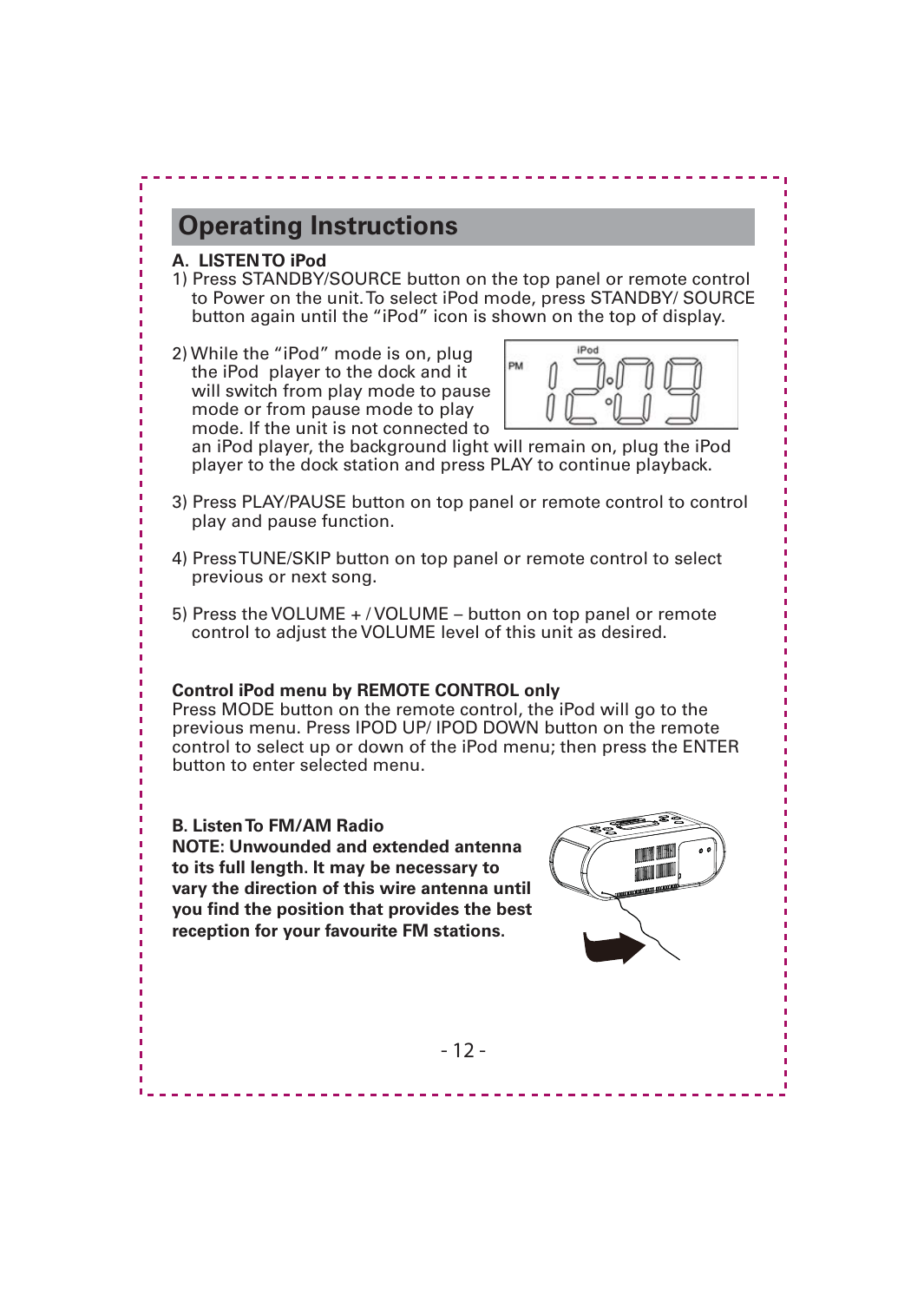1) Press STANDBY/SOURCE button on the top panel or remote control to Power on the unit. To select FM or AM radio, press STANDBY/ SOURCE button until "FM" or "AM" icon is shown on the top of display.



- 2) FM/AM frequency will show on the display.
- 3) Tune to the desired frequency as follows:
	- a) Automatic Tuning
		- i) Press and hold TUNE/SKIP button on the top panel or remote control for 2 sec., auto tuning will start.
		- ii) The tuner will search the frequency for the next strong station and stop on that station. Repeat this procedure until the tuner stops on your desired station.
	- b) Manual Tuning

 Repeatedly press the TUNE/SKIP buttons on the top panel or remote control until the frequency of the desired station appears on the display.

After entering the radio mode for about 6 sec., the display will show the time mode again. Press MODE button again to show the radio frequency.

4) Preset FM/AM stations in the tuner memory

 This unit includes a 20 station preset memory. You can store up to 10FM stations and 10 AM stations in the tuner memory for immediate recall. The procedure for storing stations in memory is as follows:

- a) Preset FM/AM channel
	- i) Follow 3)a)ii) under LISTENING TO FM/AM RADIO to select the first station you wish to memorize and the FM frequency will show on the display. For example: FM 91.8 MHz.
	- ii) Press and hold MODE button on the top panel or remote control, the preset channel number "01" begins flashing on the display.

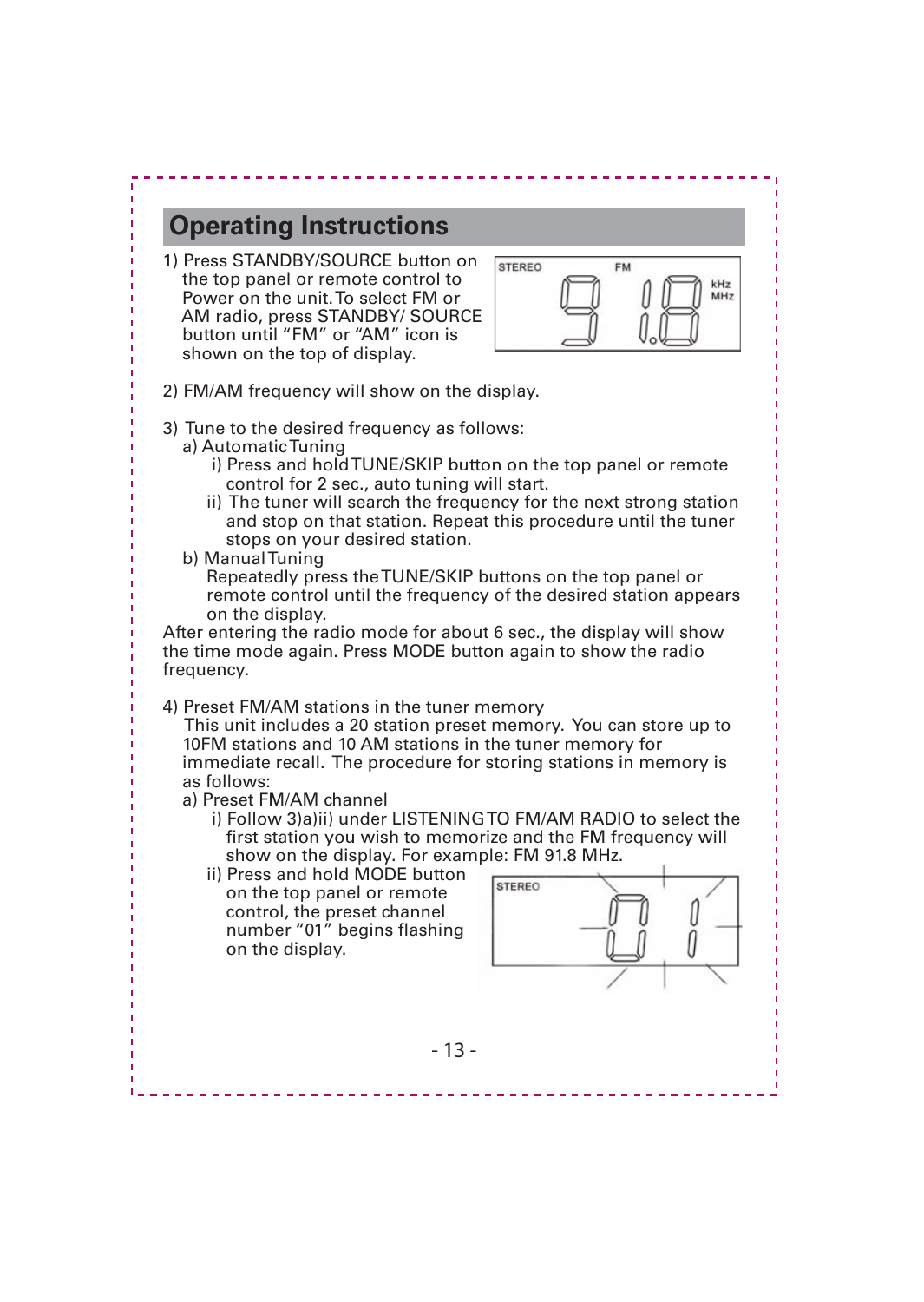- iii) Press MEMORY UP / DOWN button on the top panel or remote control to select preset channel (CH 01 to CH10).
- iv) Press MODE button on the top panel or remote control again to confirm.
- v) Repeat step i) to iv) to until you have memorized up to 10 stations Press MEMORY+/- button on the top panel or remote control to listen to preset FM/AM channel CH01-CH10 at FM/AM mode.

Note: The saved preset station will be lost if the AC Power is interrupted and the backup battery is not inserted.

#### **C. iPod CHARGING**

If iPod is connected to the unit, iPod will charge automatically at the following mode: STANDBY Mode, IPOD Mode, FM Radio Mode or AUX Mode.

Note: For better AM receipt, iPod will not charge during AM Radio Mode.

#### **IV) AUXILIARY IN**

Connect the Audio Output jacks of your auxiliary sound source (TV, VCR, DVD Player, Cassette Deck, Mini Disc player, etc., etc.,) to the **AUX IN** jack on the back panel of the unit. **The auxiliary function will only activate when the aux in jack is fitted with connection cable. Note:** The connection cables are not included.

- 1) Press STANDBY/SOURCE button on the top panel or remote control to select Aux function. "AUX" will show on the top of the display.
- 2) Turn your auxiliary source 'On' and operate it as usual. The sound from the auxiliary source will be heard through the speakers of this system.
- 3) Adjust the VOLUME level controls of this system as desired.

#### **V) Display Brightness Control**

During POWER ON Mode, Press SNOOZE button on top panel or remote control once to select Dimmer or Brightness display and the SANYO Logo. This will interchange between Dimmer and Brightness mode.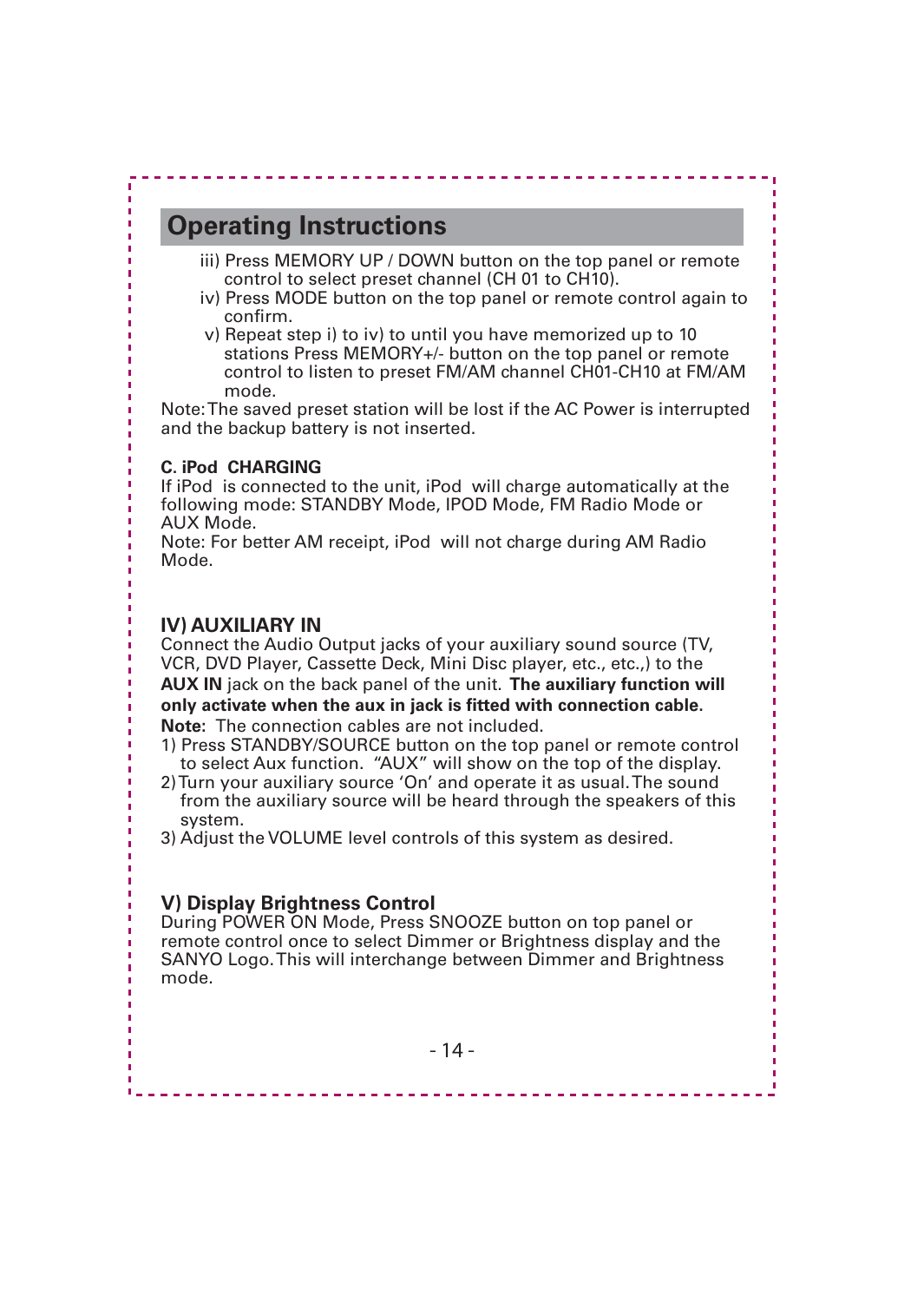During Stand By Mode, Press SNOOZE button on top panel or remote control once to activate the display from Dimmer (Default in Stand By mode) to Brightness mode for 9 sec. Then the display will return to Dimmer mode automatically.

#### **RESETTING**

If the system does not have any respond, you may have experienced a severe electric shock (ESD) or a power surge that triggered the internal computer to shut down automatically. If this occurs, simply disconnect the main power and connect the main power again after one minute.

Note: Although disconnect the power will unlock the internal computer after a power surge, it will also erase all of the settings. After turning 'On' the unit, you will need to reset the settings again.

#### **Back Up Function**

If the AC supply is interrupted, the clock display and Radio preset stations will go off and all settings will be cancelled. To back up the clock and preset stations, insert two "AA" size batteries (not supplied) in the battery compartment in the base of the unit. It is not function to alarm clock setting. The backup battery is not iPod operation.

Note: Always use alkaline type battery and always remove the battery if the unit is not to be used for an extended period of time.

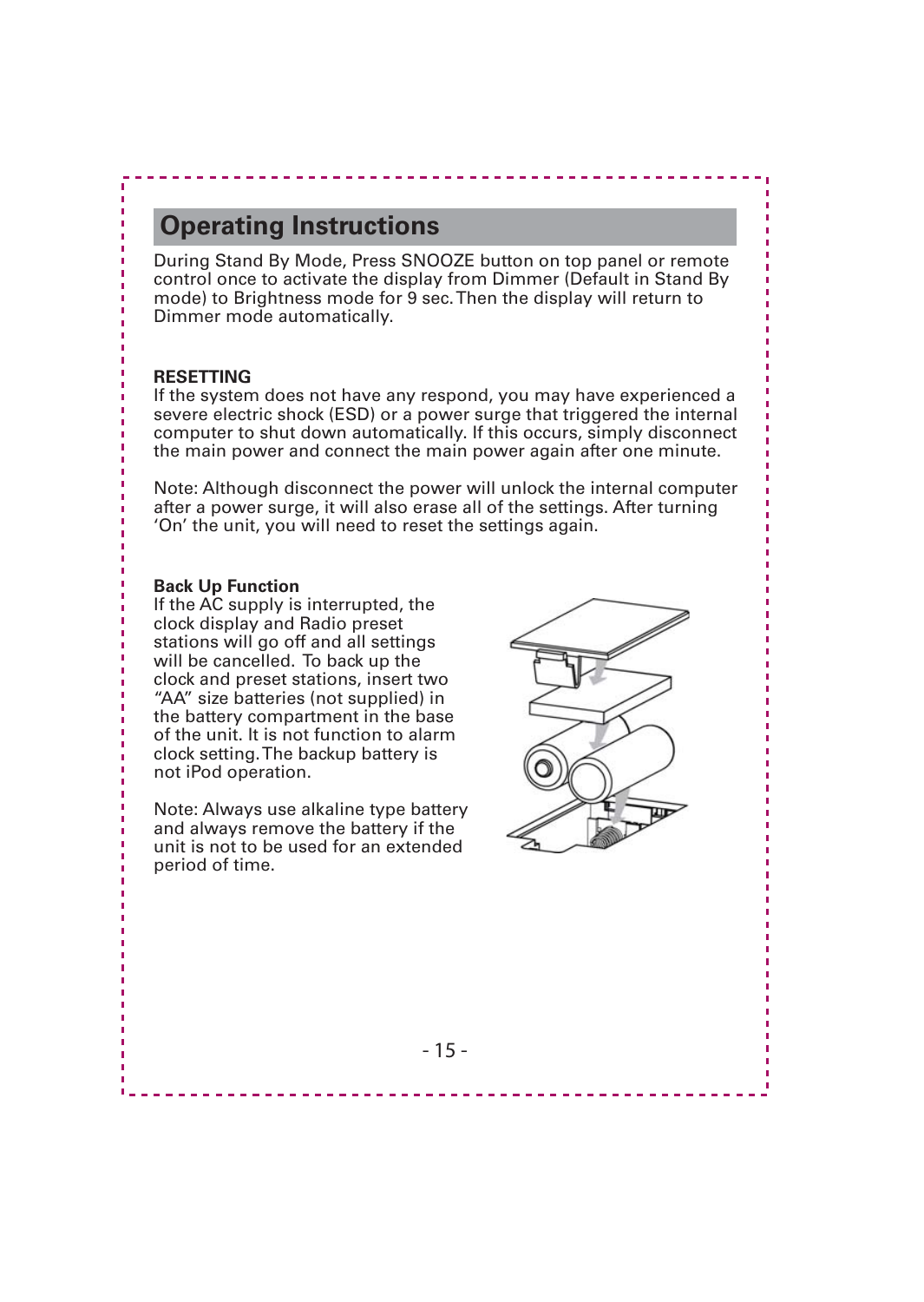### **Care And Maintenance**

#### **Care of the cabinet**

If the cabinet becomes dusty wipe it with a soft, dry dust cloth. Do not use any wax, polish sprays, or abrasive cleaners on the cabinet.

**Caution:** Never allow any water or other liquids to get inside the unit while cleaning. Please make sure the unit is unplugged from the power source when cleaning.

### **Troubleshooting**

Before taking the unit to be repaired, please check the following table when a problem occurs. Consult your dealer or service center if the problem cannot be solved by the following information. NOTE: Warrantee will be void if you try to repair the unit yourself.

| <b>Problem</b>                                                                    | <b>Remedy</b>                                                                                                                                                                                                |
|-----------------------------------------------------------------------------------|--------------------------------------------------------------------------------------------------------------------------------------------------------------------------------------------------------------|
| Power<br>System does not turn on or does<br>not respond to the remote<br>control. | - Make sure AC mains is<br>connected to the wall outlet<br>properly and it has power.<br>- Remove batteries, disconnect<br>the unit from the main power<br>supply for 5 minutes. Reconnect<br>and try again. |
| Strange noises - unit does not<br>work properly.                                  | Check batteries and mains power<br>supply. If this does not help,<br>leave the unit unplugged before<br>seeking advice.<br>- Batteries low. Replace all of them<br>together<br>Use the recommended type.     |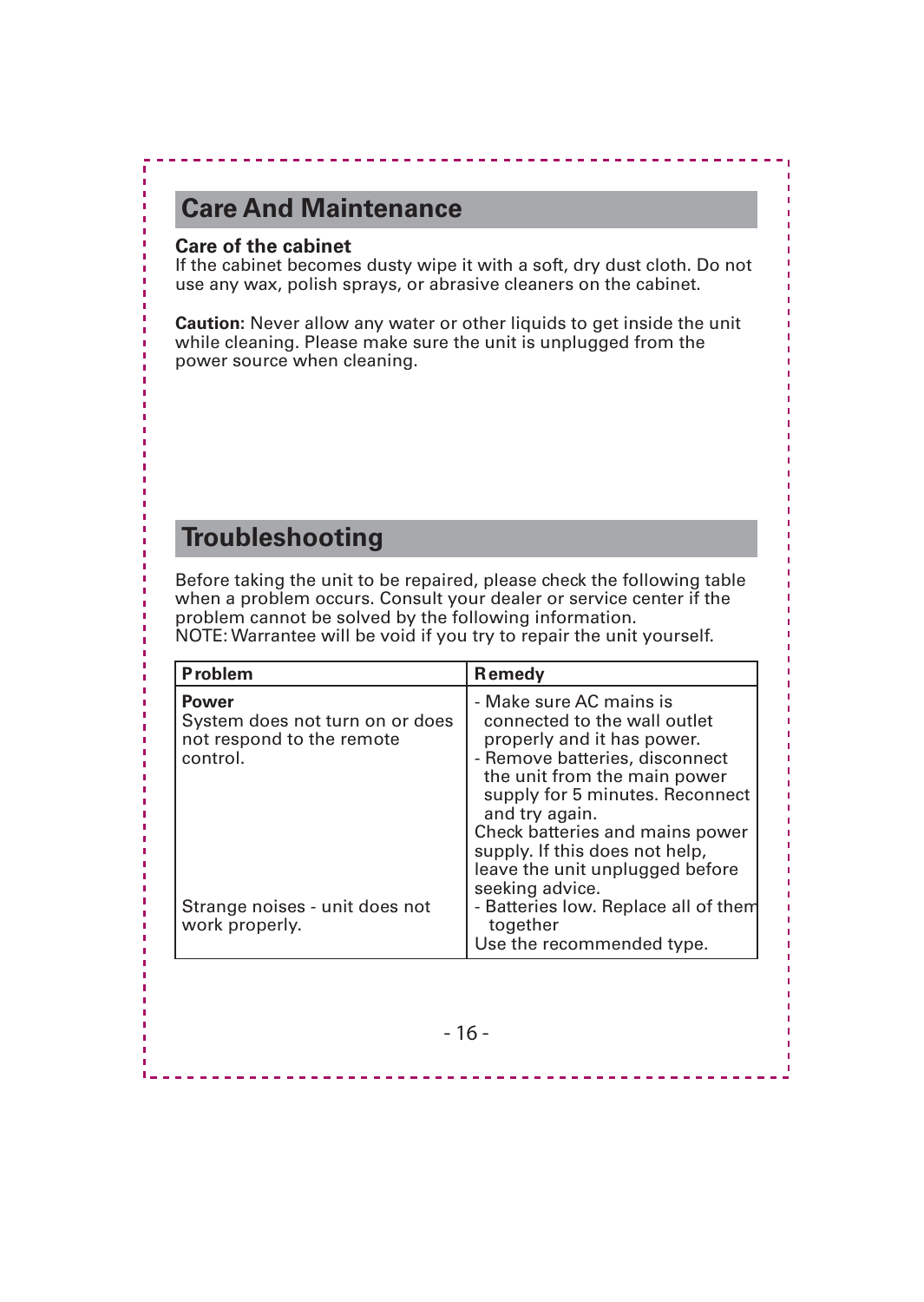| iPod<br>Won't play iPod files or will not<br>function as expected. | - Make sure the function is set to<br>iPod mode.<br>- Make sure iPod is connected<br>properly.<br>- Make sure the proper cradle for<br>your iPod is fitted to the unit.<br>- Pause mode may be activated;<br>press the Play/Pause button<br>again.<br>- Make sure the iPod is switched<br>on.<br>- Vibrations may have caused the<br>iPod to come loose from the<br>docking station.                      |
|--------------------------------------------------------------------|-----------------------------------------------------------------------------------------------------------------------------------------------------------------------------------------------------------------------------------------------------------------------------------------------------------------------------------------------------------------------------------------------------------|
| Radio<br>Poor FM reception.<br>Poor AM (MW) reception.             | - Make sure the FM antenna is<br>extended.<br>Switch to FM mono mode if<br>signal is weak and this feature is<br>provided.<br>- try rotating the unit.<br>- Move the unit away from other<br>operating electrical equipment<br>such as motorized appliances,<br>transformers, televisions, and<br>microwave ovens.<br>- Please be aware that the<br>structure of some buildings can<br>block radio waves. |
| <b>Remote control</b><br>No functions or short range.              | - Insert new batteries.<br>- Aim from straight in front to the<br>remote sensor.                                                                                                                                                                                                                                                                                                                          |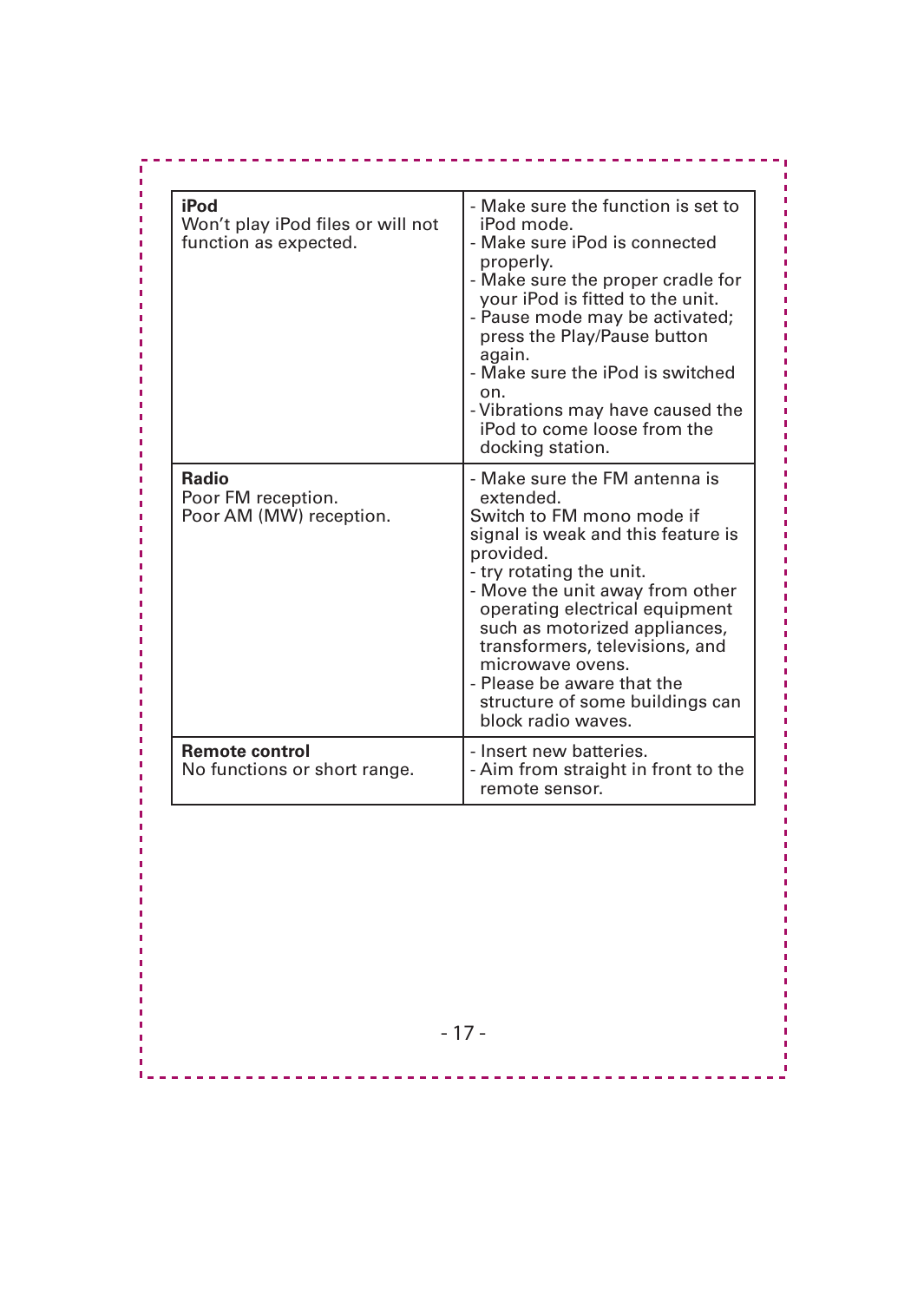# **Technical Information**

| <b>AC Power</b>          | : AC 240 $\sim$ 50Hz          |
|--------------------------|-------------------------------|
| AM                       | : 522 - 1620kHz               |
| <b>FM</b>                | : 87.5 - 108 MHz              |
| DC Backup                | : 3 V (2 "AA" size batteries) |
| <b>Output Power</b>      | $: 2 \times 3.5$ W            |
| <b>Power Consumption</b> | : 13W                         |